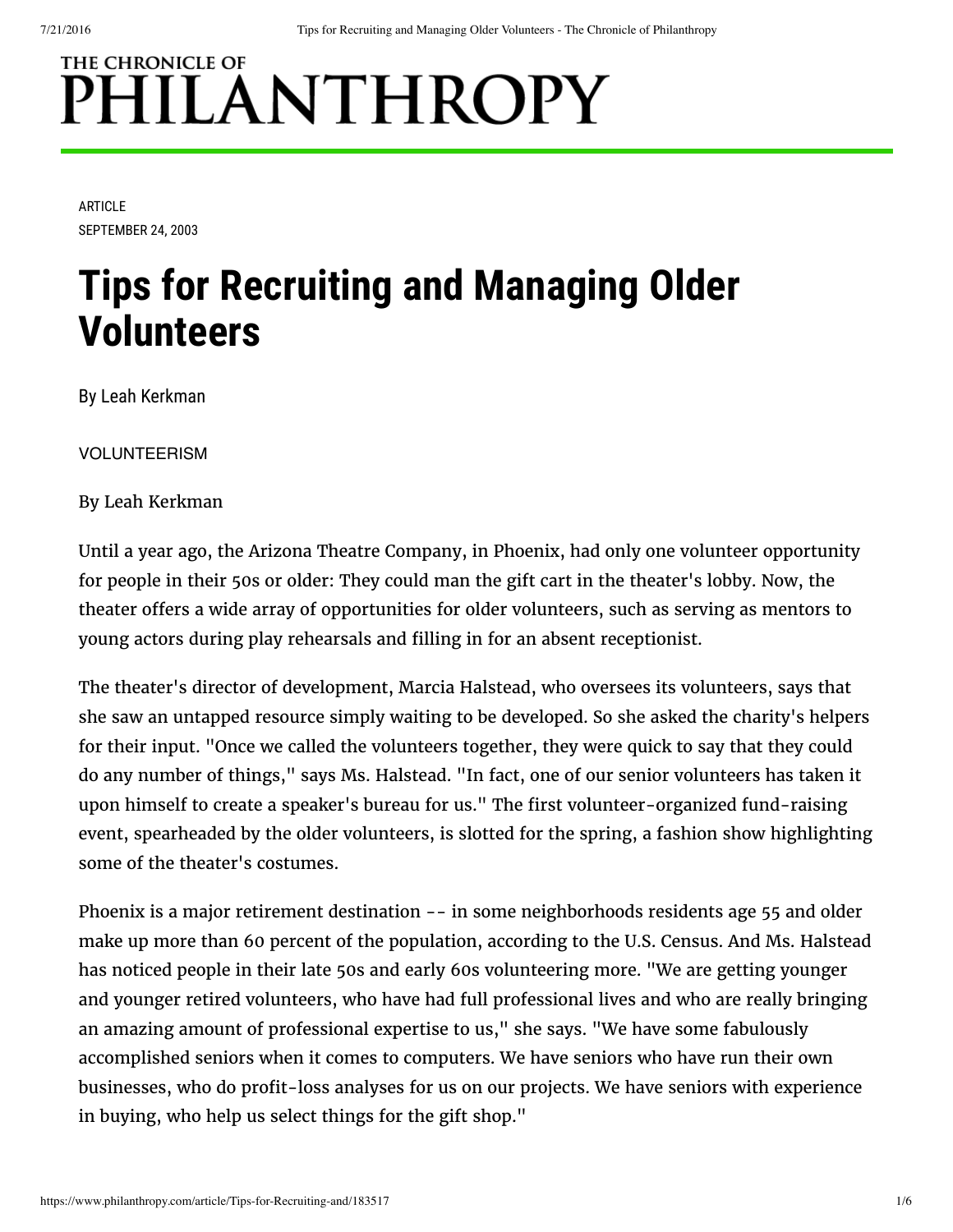Older volunteers have long played an important role in serving charities, and that role is growing. In January, President Bush called on Americans to donate 4,000 hours to community service over their lifetimes. In response, Senior Corps, a division of the national communityservice program AmeriCorps, saw a 131-percent increase in visitors to its Web site in less than two months, evidence that retired people are interested in donating their time. When they do volunteer, they devote more hours than do younger supporters: While the U.S. Labor Department's Bureau of Labor Statistics says that the median time donated annually by all Americans who volunteer is 52 hours, volunteers who are 65 or older spend a median of 96 hours (meaning that half give more time and half less). Some charities are working to capitalize on this pool of people who are willing, ready, and able to volunteer.

Older volunteers face no more limitations in serving charities than do other supporters, says the Arizona Theatre Company's Ms. Halstead. "In fact, less limitations because we find them really willing to explore and to add skills to their repertoires," she says. "So even if they haven't done something before, seniors are willing to give it a go."

## **'A New Stage of Life'**

The first wave of America's 78 million baby boomers are just beginning to hit their 60s, and soon will be at prime retirement age. People in this age group are increasingly vital and able, differing greatly from previous generations of older volunteers. "It used to be when you thought of seniors, you thought of little, white-haired people who didn't want to stand up for long periods of time," says Ms. Halstead. "I think that the idea of senior volunteers has changed a lot from what it used to be."

Marc Freedman, president of Civic Ventures, a nonprofit group in San Francisco that seeks to engage older Americans in civic service, has been studying the changing face of senior-citizen volunteerism for more than 17 years. He has found that retired volunteers, because they are living and staying healthier longer, are looking for more active roles at nonprofit organizations.

"We're essentially creating a new stage of life between midlife and true old age," Mr. Freedman asserts. "In the 19th century, we created childhood, and in the 20th century, we invented adolescence. Now there's this period where people work for 30 years in midlife and that part of their career has run its course, and they're ready for something different, but they're not going to be frail or infirm."

As a result of this phenomenon, organizations looking to recruit retirees must make their volunteer opportunities stand out from those traditionally offered to the elderly, he says. "Much of what goes under the banner of 'senior volunteerism' now was really designed more to keep older people active and busy and it didn't pay much attention to what they could actually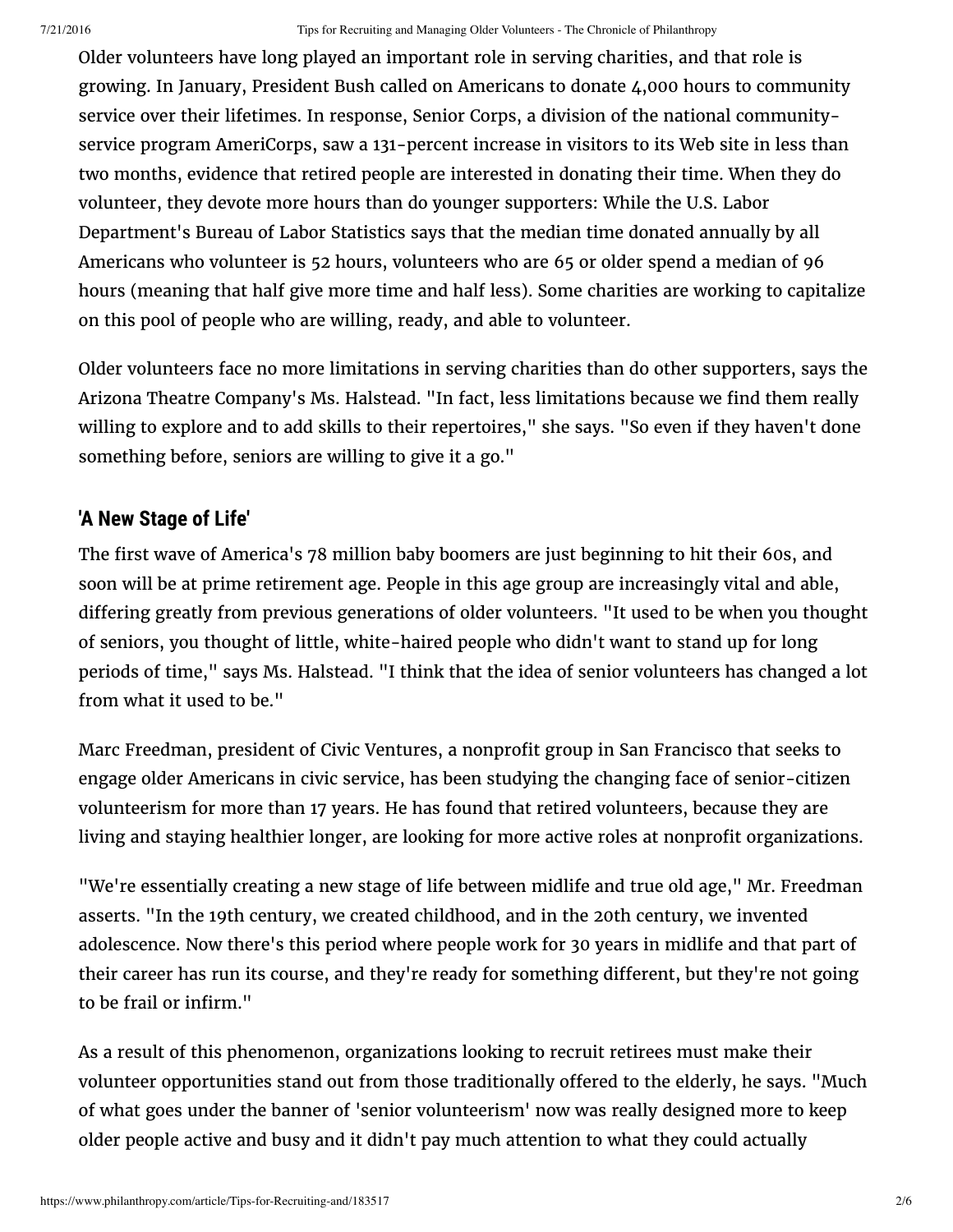contribute," he says. "This new generation of people are not going to be enticed by opportunities just to stay busy. We're going to have to provide work that captures people's imaginations and really uses their skills."

Bob Brittain, a 62-year-old retired urban planner who volunteers at the Arizona Theatre Company, does many of the same things for the theater that he did during his working life. "I'm a computer geek, so I love database entry," says Mr. Brittain, who retired six years ago. Among his tasks during his career, he says, was putting together mailings, so even what he calls the "drudge work" of charity volunteerism feels familiar and enjoyable to him.

Volunteer managers need to be attuned to volunteers' motivations. "In some cases, there may be the assumption that you need to treat volunteers like your grandmother," says Claudia Meiling, executive director of a branch of the Senior Corps-sponsored Retired and Senior Volunteer Program, in Tulsa, Okla., a national program that matches older volunteers with charities throughout the country. "And maybe that's not why they are there." According to a survey of its participants that Ms. Meiling's organization conducted this year, "the desire to feel valued and useful" and "the desire to feel vital and physically active" were the two most commonly cited reasons for volunteering.

As with volunteers of any age, though, motivations can vary from individual to individual. Mr. Brittain says that when selecting volunteer opportunities, he looks for organizations that are dedicated to their missions, and puts a high premium on meeting new people. "It's something that gives me satisfaction," he says, "and a return on my investment of time." Ms. Meiling echoes the notion that people have many different reasons for volunteering, but she adds, "Our seniors, more than any other age group, seem to love working with people and to enjoy being in positions of some authority."

### **Recruiting Retirees**

Because today's retired volunteers don't readily identify themselves as senior citizens, many of the traditional techniques used for recruiting people in other age groups work just as well for recruiting the retirees, though the appeal for volunteers may need to be tweaked to emphasize why older people would find the situation attractive.

Ms. Meiling suggests touting the flexibility and challenges of an organization's volunteer opportunities to attract would-be volunteers. "The key is recruiting these seniors with a variety of opportunities that can appeal to them, just like any other age group," she says. "Go to the senior centers, the churches, the retirement organizations, or the fraternal organizations such as the Kiwanis and Rotary clubs."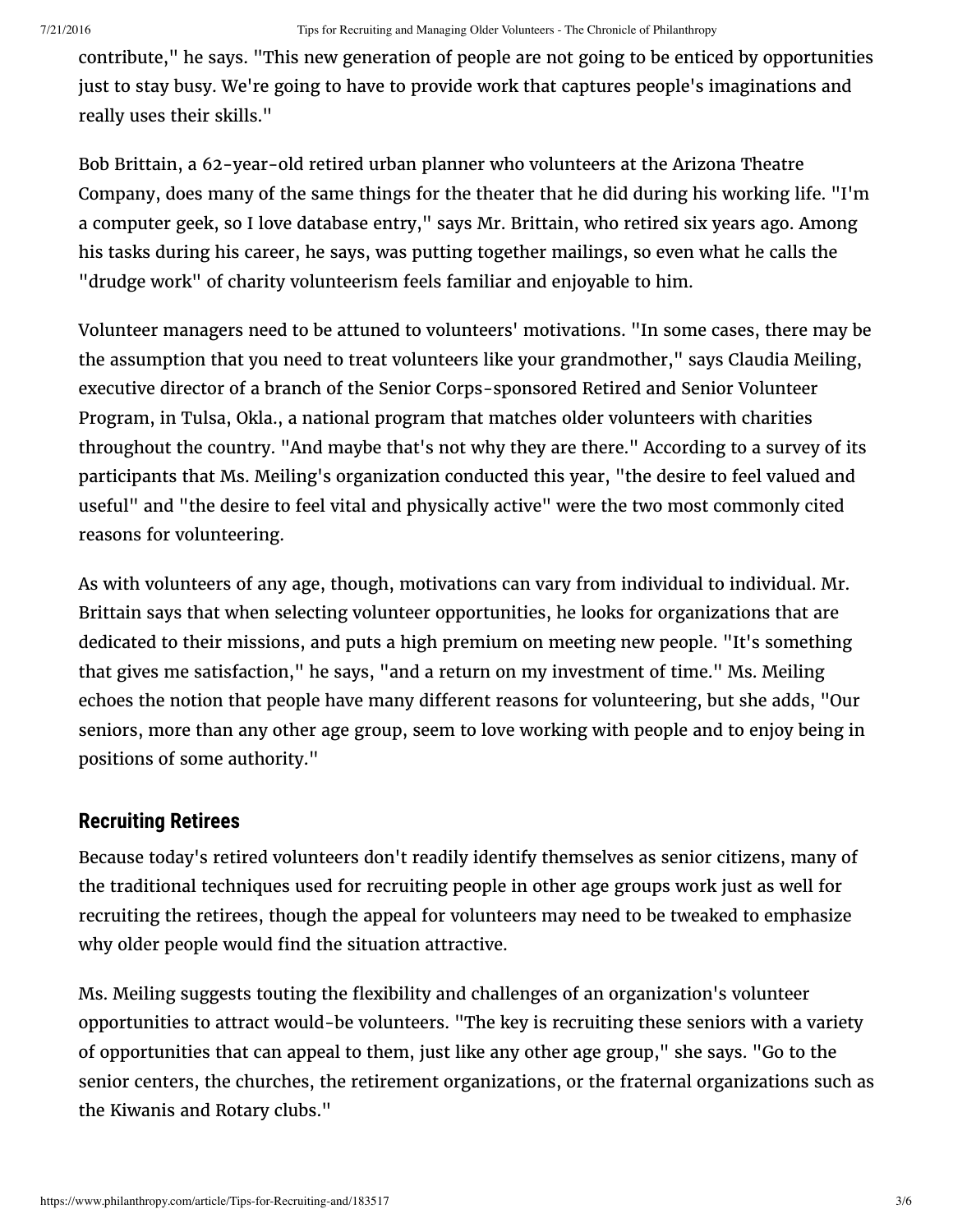Once contact has been made with potential volunteers, the best way to get their attention is to recruit a current volunteer to sing the charity's praises, says Paul Arfin, president of Intergenerational Strategies, a Long Island, N.Y., nonprofit organization aimed at promoting youth and the elderly in community service.

Mr. Arfin says that when recruiting mentors for a program through Intergenerational Strategies, he has succeeded by showing videos to prospective volunteers and bringing in current mentors to talk to them. "Most of the new mentors have come in that way," he says, rather than through advertising in newspapers or other news media.

Brenda Evans, volunteer coordinator at Habitat for Humanity of Durham, N.C., agrees that the personal touch is the most effective in recruiting new volunteers of any age to a nonprofit organization. "There is no one better than a satisfied volunteer to make the best spokesperson for an organization," Ms. Evans says. Mr. Brittain says personal recruiting has been a constant in his charity work: In all cases, whether volunteering for the Sierra Club, the local YMCA, or the theater, he signed up because he had heard of the programs through friends.

Ms. Evans also recommends contacting local chapters of the Retired and Senior Volunteer Program and homes for the elderly. "There are so many venues," she says. "We think that seniors may just sit around all day, but they don't. You get them the same way you market toward other volunteers."

The Retired and Senior [Volunteer](http://www.seniorcorps.org/joining/rsvp) Program, administered by Senior Corps and operating 766 local branches nationwide, acts as a clearinghouse to match volunteers with nonprofit organizations. Several other national organizations also match older volunteers with suitable nonprofit [organizations,](http://www.escus.org/) such as [Experience](http://www.experiencecorps.org/) Corps, which currently operates in 12 cities, and the Executive Service Corps, a nonprofit organization that matches retired business professionals with charities in 27 states.

According to Ms. Meiling, the only requirement to be considered for the Retired and Senior Volunteer Program is that a group seeking help must be registered with the Internal Revenue Service as a charity. "We want to build relationships with those volunteer managers," she says. "They send requests to us and we try to match them up with the individuals who come through our system wanting to do some meaningful volunteer work."

For nonprofit groups that are too small to employ a manager of volunteers, Mr. Arfin suggests relegating some recruitment duties to board members. Charities, he says, "can do a better job by bringing in people with public relations and marketing experience on their boards, and ask them to take on that role in their organization."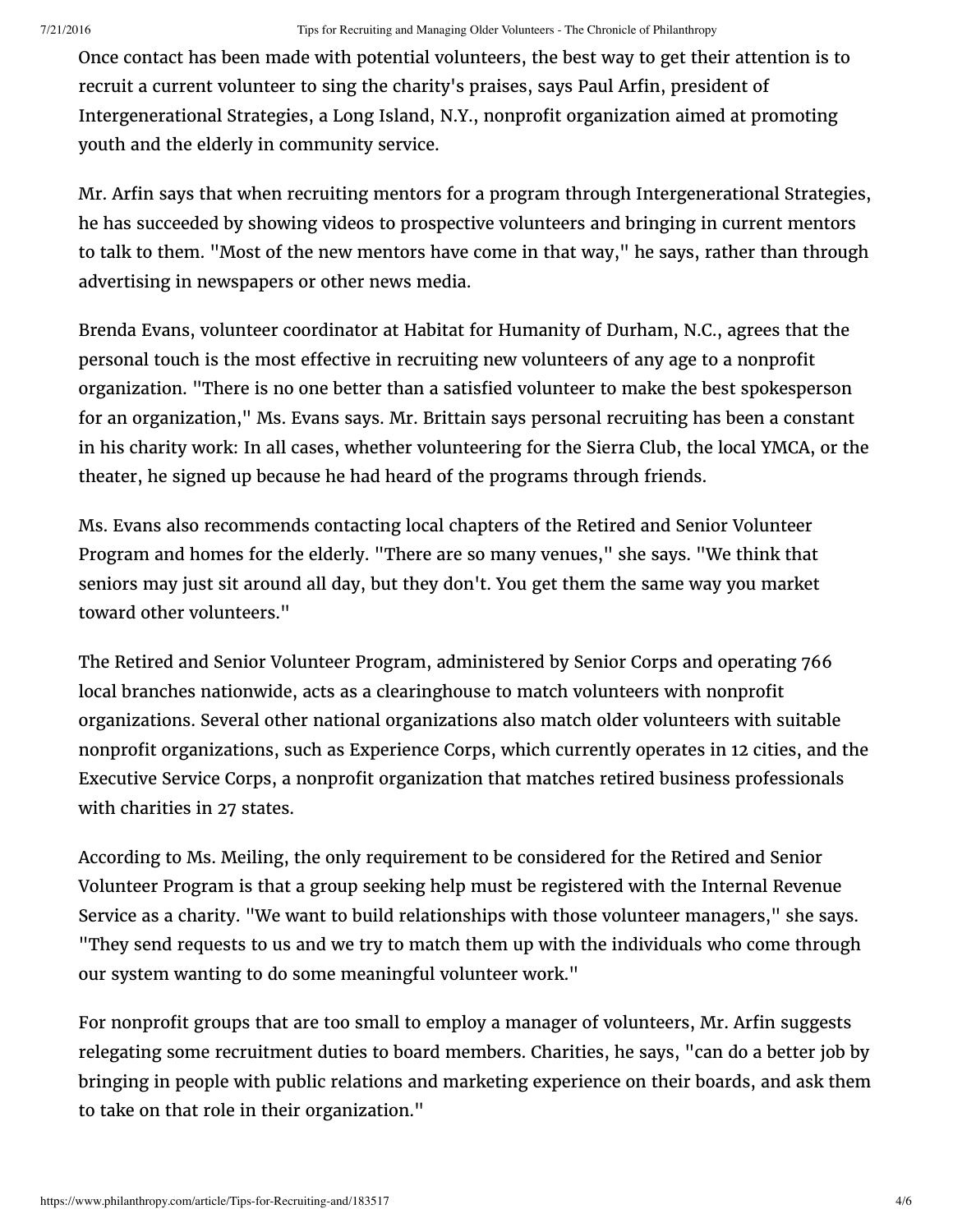The Internet can also aid recruitment. Ms. Meiling encourages nonprofit groups to maintain Web sites because older people make up the fastest-growing population online, a statistic confirmed by a 2001 AOL survey. "When designing their Web site, they should have a special appeal to retirees," says Ms. Meiling, "because seniors are, more and more, going to the Web to access information." Directly asking for retired volunteers, and acknowledging their commitment, experience, and willingness to serve, are key elements to include on a Web site, she says.

#### **Encouraging Commitment**

Like recruiting older volunteers, managing them doesn't differ greatly from overseeing other age groups, say those who supervise charity helpers. But there are some ways to make a retired volunteer's experience more rewarding.

The new breed of volunteers seeks a worklike atmosphere, Mr. Freedman says. "This is a group who, men and women alike, have worked unprecedented hours in midlife. Their whole lives are defined by work," he says. "If we can portray volunteerism and service as a way to get much of what they liked about work without some of the things they didn't like, then we're much more likely to entice them." He stresses that flexible schedules, combined with seriousness and a sense of purpose, are components that newly retired volunteers seek.

Mr. Brittain enjoys being able to volunteer as much or as little as he wants. In midlife, he says, he worked as long as 14 hours a day and didn't have time for volunteering. When tutoring a young actor last year, he put in about three hours a day for five days a week -- but sometimes, he takes a week or more off. "I'm pretty much satisfied with where I'm at," he says, "because I can travel, too."

To mirror the world of paid employment, Ms. Evans prepares formal job descriptions for volunteer slots and asks candidates to fill out application forms. "I don't like the word 'volunteer, '" she says. "The work they do is equally as important as the work of a paid sta member."

### **Managing Limitations**

Although older volunteers have many similarities to their younger colleagues, they may also bring with them physical or other limitations that need to be accommodated. "People just need to be candid with the volunteer coordinator about what they can do and what they can't," Ms. Halstead says. "Make it safe, make it comfortable for the volunteers to say 'I have a limitation' without feeling like they can't volunteer or that they're going to be a drag on the project."